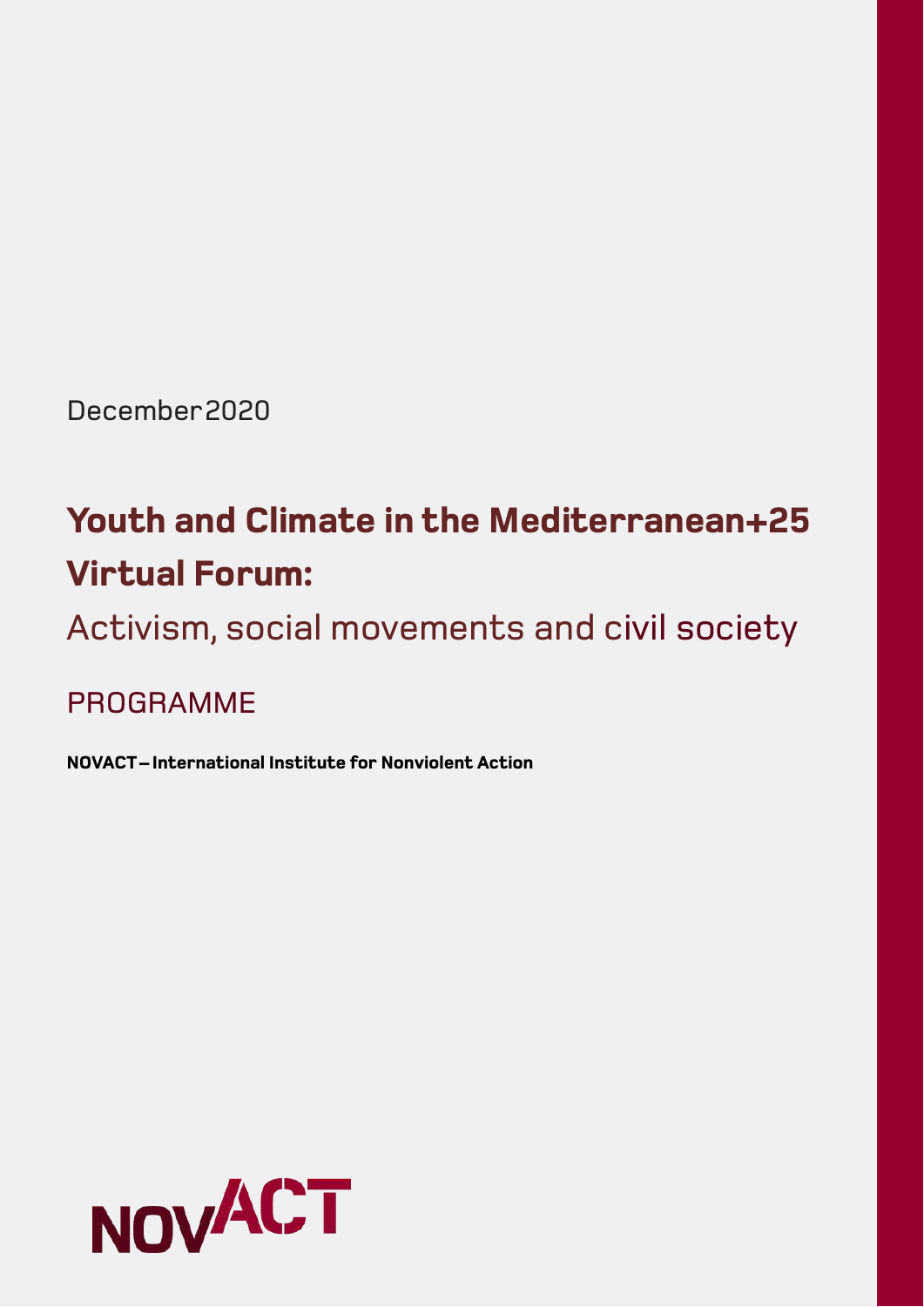

### **SESSION 1**



What different strategies are used by activist, social movements and civil society in the fight for climate justice? How the fight for environmental rights intersects with broader political and social claims? What forms does environmental action take in different Mediterranean contexts? What happens when activists act in a context of occupation and repression?

To answer all these questions in this first session we will count on the participation of a representative from AlHaq, a Palestinian human rights organization that has long been working on the right to access to water in Palestine; and Mahfoud B. Lamin, activist working on nonviolent action in Saharawi refugee camps in Argelia, and member of the Observatory of Human Rights and Corporations (ODHE), from which he denounces the plunder of Saharawi natural resources by multinational corporations.

#### **How will the session be organised? What methodologies will be used?**

The session will be structured through a dialogue between two activists from the Mediterranean area that will raise questions and concerns among the audience while providing, through the facilitator, an introduction to issues to be addressed during the subsequent sessions. The dialogue will take place via the zoom platform and those attending will be able to ask questions at the end, in a round of time set aside for this purpose, both by chat and by enabling their cameras and microphones to do so. This dialogue, with their questions, will last one hour.

The second hour, which will also conducted via zoom, will be used for collective reflection on what has been heard, as well as to jointly draw up a list of topics that have opened up the dialogue. The facilitators will take advantage of this braingstorming to introduce the agenda for the next sessions.

\* Zoom and a collaborative document will be used on the RiseUp PADs platform where attendees will be able to write at the same time. They will be asked to choose a colour, to put their name and to summarise in a sentence, like a newspaper headline, the dialogue they have just witnessed and if it has connected them with a personal story of their activism.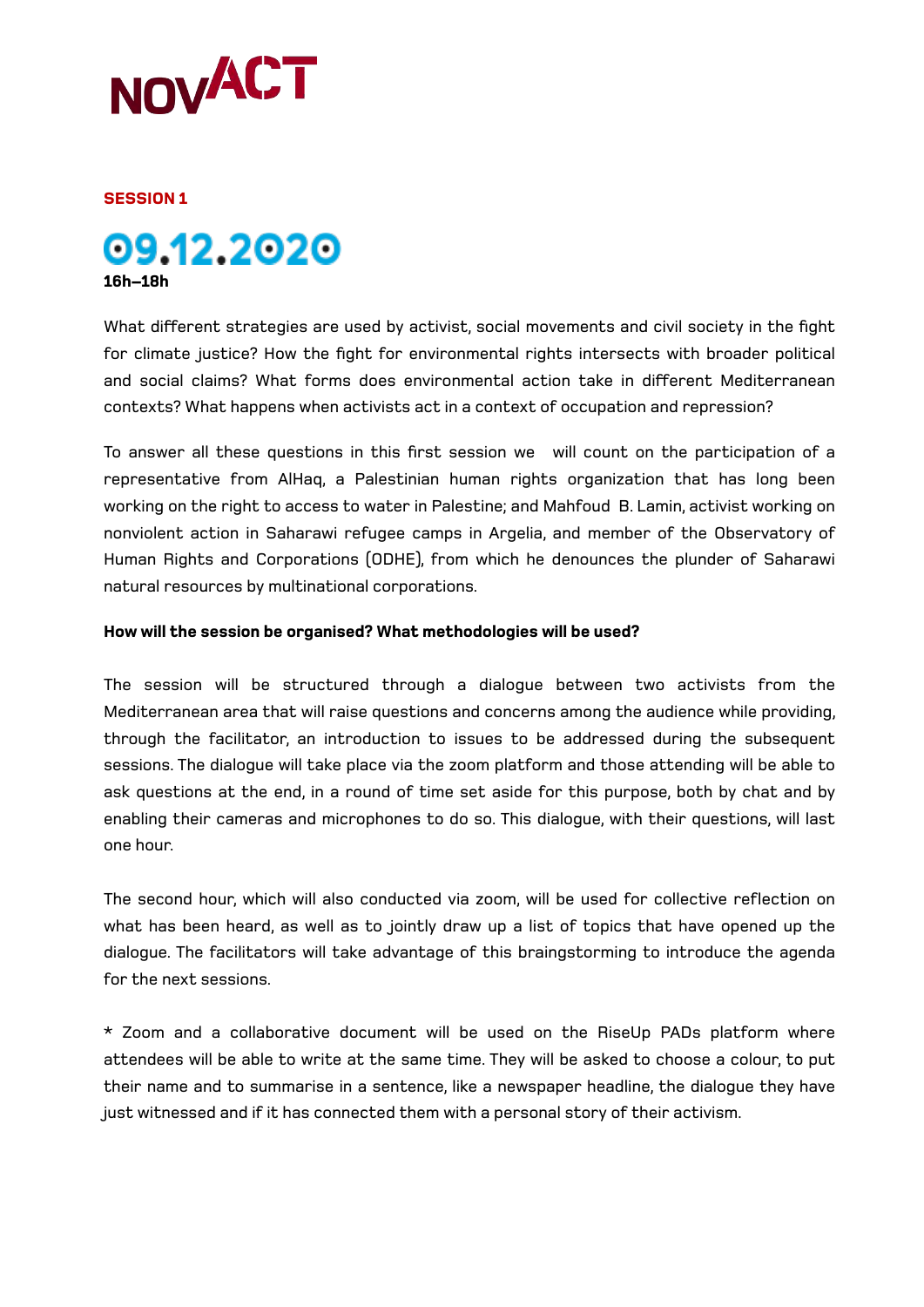

# 10.12.2020

**SESSION 2 10h-12h** 

Afer having had a conceptual and theoretical introduction to different approaches of activism and civil society action, in this second session we will enter a much more practical realm. The session will explore different working dynamics that social movement and activists groups can use as tools to foster activists' collective self-care and wellbeing. The session will also provide participants with facilitation tools to promote engagement, something more important than ever in these times in which mobilization and face-to-face interaction are being increasingly restricted.

There will be a final part of the workshop working about fears and associated emotions.

## **How will the session be organised? What methodologies will be used?**

Through the analysis of different struggles and movements, a theoretical section will be introduced on the good practices that make a group intelligent in its being and action. The methodology of *meaningful learning* will be used, based on the experiences of each participant as a reference, so that the learning is meaningful for each of us. In addition, practical activities will be carried out that will make us reflect on whether our group, activism and its practice is really intelligent or is leaving people behind.

\* The whole session will be via zoom. However, in the final part related to fears and coping we will use mentimeter as well as ask people to have paper, pencil/pen and colours to draw in their places.